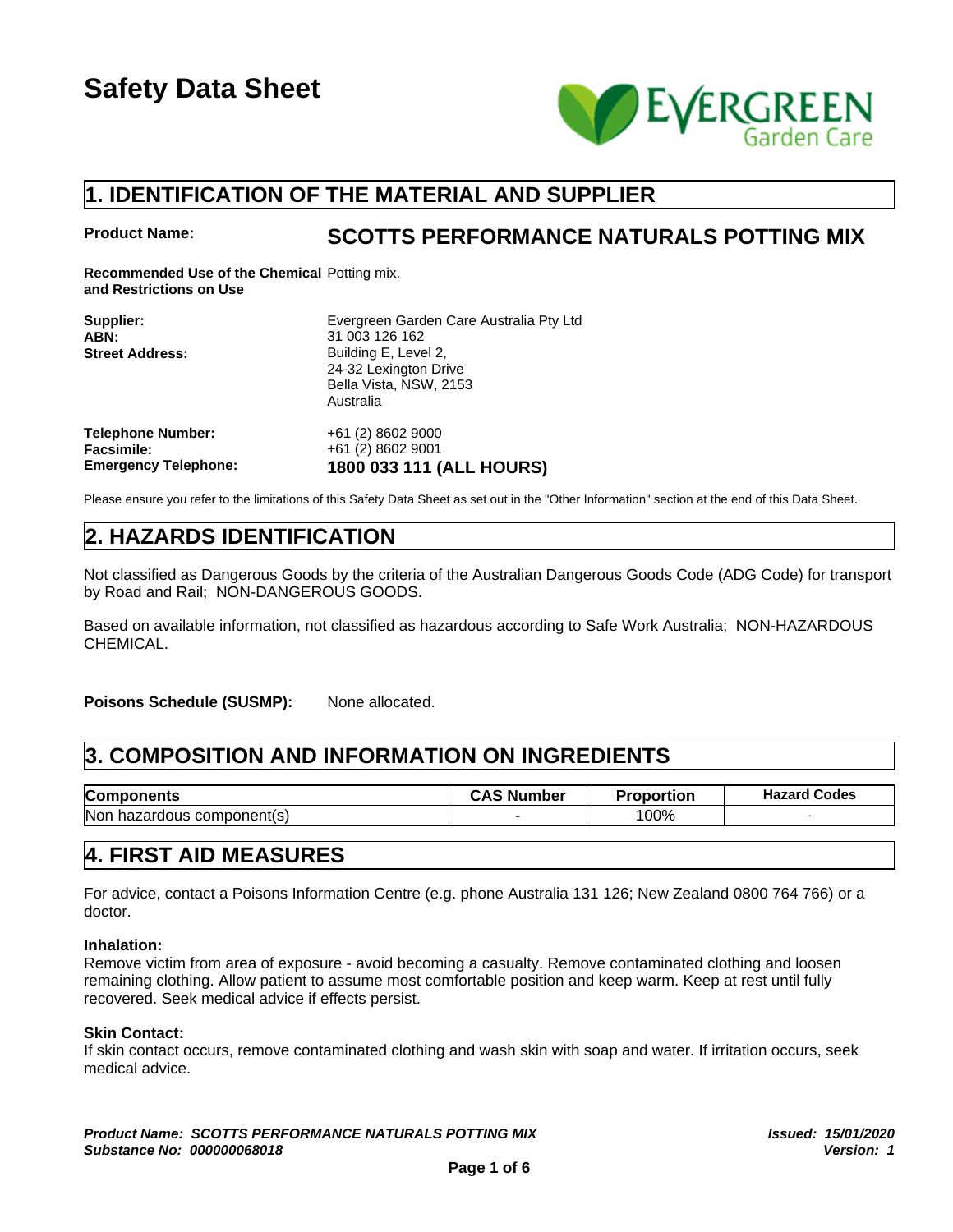

#### **Eye Contact:**

If in eyes, wash out immediately with water. In all cases of eye contamination it is a sensible precaution to seek medical advice.

#### **Ingestion:**

Rinse mouth with water. If swallowed, do NOT induce vomiting. Give a glass of water. Never give anything by the mouth to an unconscious patient. Seek medical advice.

#### **Indication of immediate medical attention and special treatment needed:**

Treat symptomatically.

## **5. FIRE FIGHTING MEASURES**

#### **Suitable Extinguishing Media:**

Fine water spray, normal foam, dry agent (carbon dioxide, dry chemical powder).

#### **Specific hazards arising from the chemical:**

Decomposes on heating emitting toxic fumes including those of oxides of carbon, oxides of nitrogen.

#### **Special protective equipment and precautions for fire-fighters:**

Fire fighters to wear self-contained breathing apparatus and suitable protective clothing if risk of exposure to products of decomposition.

## **6. ACCIDENTAL RELEASE MEASURES**

#### **Emergency procedures/Environmental precautions:**

Clear area of all unprotected personnel. If contamination of sewers or waterways has occurred advise local emergency services.

#### **Personal precautions/Protective equipment/Methods and materials for containment and cleaning up:**

Wear protective equipment to prevent skin and eye contact and breathing in dust. Work up wind or increase ventilation. Cover with damp absorbent (inert material, sand or soil). Sweep or vacuum up, but avoid generating dust. Collect and seal in properly labelled containers or drums for disposal.

### **7. HANDLING AND STORAGE**

#### **Precautions for safe handling:**

Avoid skin and eye contact and breathing in dust. When using do not eat, drink or smoke. Wash hands thoroughly after handling. Launder contaminated clothing before reuse.

#### **Conditions for safe storage, including any incompatibilities:**

Store in a cool, dry, well ventilated place. Store away from incompatible materials described in Section 10. Keep containers closed when not in use - check regularly for spills.

### **8. EXPOSURE CONTROLS/PERSONAL PROTECTION**

**Control Parameters:** No value assigned for this specific material by Safe Work Australia. However, Workplace Exposure Standard(s) for constituent(s):

Wood dust (soft wood): 8hr TWA = 5 mg/m<sup>3</sup> , 15 min STEL = 10 mg/m<sup>3</sup> , Sen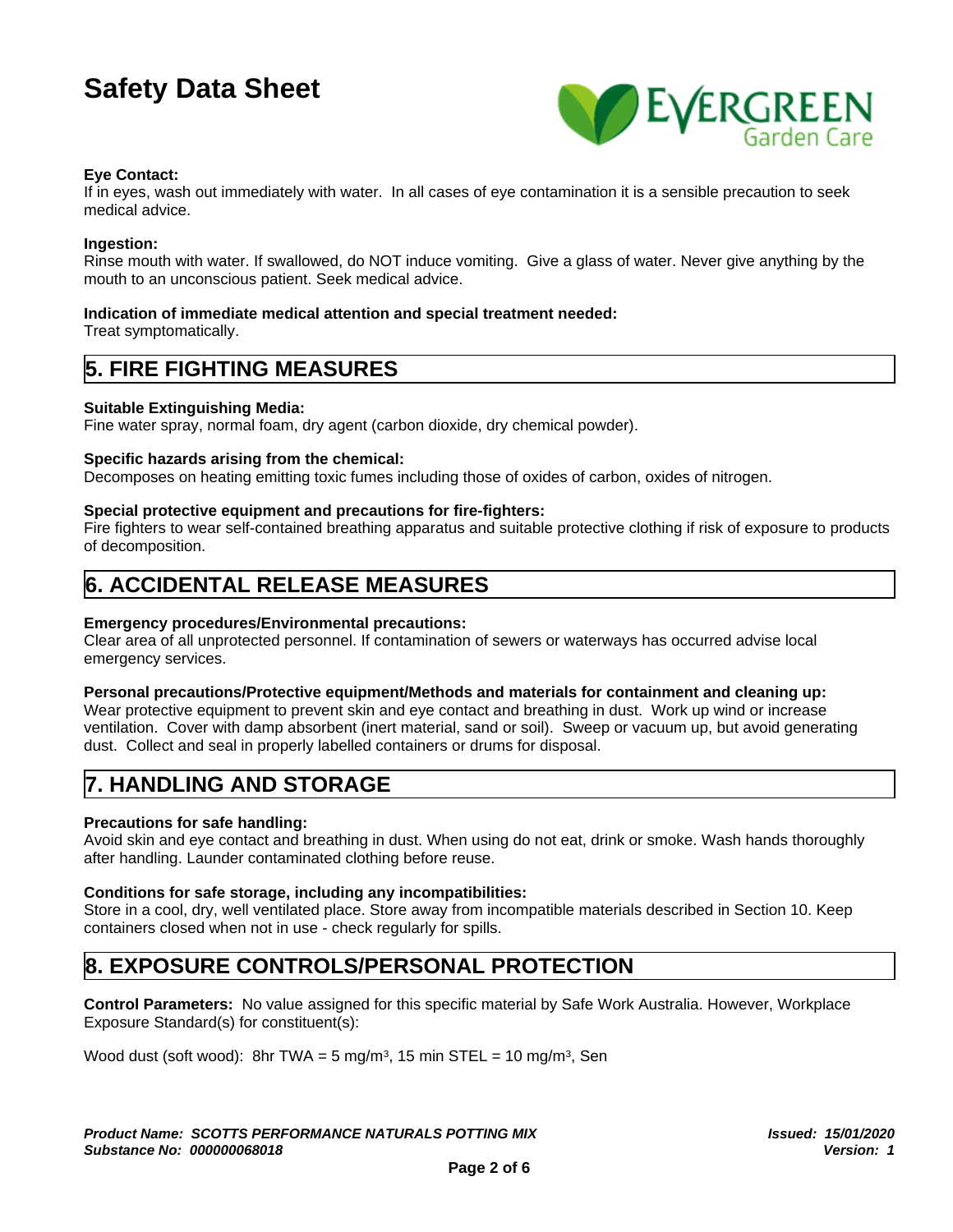

As published by Safe Work Australia Workplace Exposure Standards for Airborne Contaminants.

TWA - The time-weighted average airborne concentration of a particular substance when calculated over an eight-hour working day, for a five-day working week.

STEL (Short Term Exposure Limit) - the airborne concentration of a particular substance calculated as a time-weighted average over 15 minutes, which should not be exceeded at any time during a normal eight hour work day. According to current knowledge this concentration should neither impair the health of, nor cause undue discomfort to, nearly all workers.

`Sen' Notice - sensitiser. The substance can cause a specific immune response in some people. An affected individual may subsequently react to exposure to minute levels of that substance and should not be further exposed to the substance.

These Workplace Exposure Standards are guides to be used in the control of occupational health hazards. All atmospheric contamination should be kept to as low a level as is workable. These workplace exposure standards should not be used as fine dividing lines between safe and dangerous concentrations of chemicals. They are not a measure of relative toxicity.

#### **Appropriate engineering controls:**

Ensure ventilation is adequate and that air concentrations of components are controlled below quoted Workplace Exposure Standards. Keep containers closed when not in use.

If in the handling and application of this material, safe exposure levels could be exceeded, the use of engineering controls such as local exhaust ventilation must be considered and the results documented. If achieving safe exposure levels does not require engineering controls, then a detailed and documented risk assessment using the relevant Personal Protective Equipment (PPE) (refer to PPE section below) as a basis must be carried out to determine the minimum PPE requirements.

#### **Individual protection measures, such as Personal Protective Equipment (PPE):**

The selection of PPE is dependent on a detailed risk assessment. The risk assessment should consider the work situation, the physical form of the chemical, the handling methods, and environmental factors.

OVERALLS, SAFETY SHOES, SAFETY GLASSES, GLOVES, DUST MASK.



Wear overalls, safety glasses and impervious gloves. Avoid generating and inhaling dusts. If determined by a risk assessment an inhalation risk exists, wear a dust mask/respirator meeting the requirements of AS/NZS 1715 and AS/NZS 1716. Always wash hands before smoking, eating, drinking or using the toilet. Wash contaminated clothing and other protective equipment before storage or re-use.

## **9. PHYSICAL AND CHEMICAL PROPERTIES**

**Colour:** Not specified

**Physical state:** Homogenous blend of compost ingredients **Odour:** Earthy Compost

*Product Name: SCOTTS PERFORMANCE NATURALS POTTING MIX Issued: 15/01/2020 Substance No: 000000068018*

*Version: 1*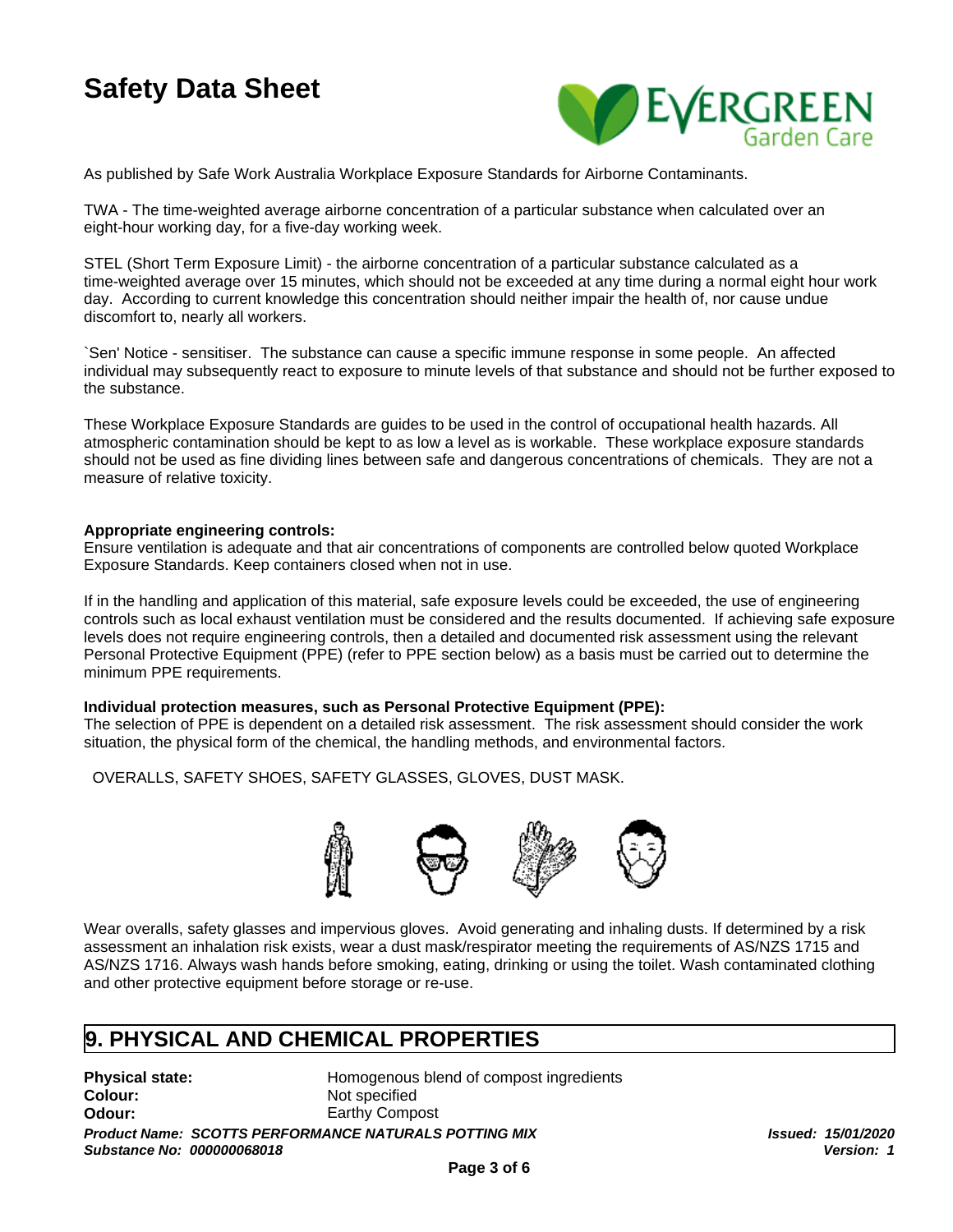

| Solubility:                                    | Insoluble in water. |
|------------------------------------------------|---------------------|
| <b>Specific Gravity:</b>                       | Not available       |
| Relative Vapour Density (air=1): Not available |                     |
| Vapour Pressure (20 °C):                       | Not available       |
| Flash Point (°C):                              | Not available       |
| <b>Flammability Limits (%):</b>                | Not available       |
| Autoignition Temperature (°C):                 | Not available       |
| Melting Point/Range (°C):                      | Not available       |
| pH:                                            | Not applicable      |

# **10. STABILITY AND REACTIVITY**

| <b>Reactivity:</b>                            | No information available.                                                                                   |
|-----------------------------------------------|-------------------------------------------------------------------------------------------------------------|
| <b>Chemical stability:</b>                    | Stable under normal ambient and anticipated storage and handling conditions of<br>temperature and pressure. |
| <b>Possibility of hazardous</b><br>reactions: | No hazardous reactions when stored and handled correctly.                                                   |
| <b>Conditions to avoid:</b>                   | Avoid exposure to heat.                                                                                     |
| Incompatible materials:                       | Incompatible with strong oxidising agents.                                                                  |
| <b>Hazardous decomposition</b><br>products:   | Oxides of carbon. Oxides of nitrogen.                                                                       |

# **11. TOXICOLOGICAL INFORMATION**

No adverse health effects expected if the product is handled in accordance with this Safety Data Sheet and the product label. Symptoms or effects that may arise if the product is mishandled and overexposure occurs are:

| Ingestion:           | Swallowing may result in nausea, vomiting, diarrhoea, gastrointestinal irritation.                                                                                                       |
|----------------------|------------------------------------------------------------------------------------------------------------------------------------------------------------------------------------------|
| Eye contact:         | May be an eye irritant. Exposure to the dust may cause discomfort due to<br>particulate nature. May cause physical irritation to the eyes.                                               |
| <b>Skin contact:</b> | Contact with skin may result in irritation. May cause skin sensitisation in sensitive<br>individuals. Repeated or prolonged skin contact may lead to allergic contact<br>dermatitis.     |
| Inhalation:          | Material may be irritant to the mucous membranes of the respiratory tract<br>(airways). May cause respiratory sensitisation in sensitive individuals, producing<br>asthma-like symptoms. |
|                      | Acute toxicity: No I D50 data available for the product                                                                                                                                  |

**Acute toxicity:** No LD50 data available for the product.

| <b>Skin corrosion/irritation:</b>            | Non-irritant. The product has not been tested; the classification is based on the<br>components of the mixture. |
|----------------------------------------------|-----------------------------------------------------------------------------------------------------------------|
| Serious eye damage/irritation:               | Non-irritant. The product has not been tested; the classification is based on the<br>components of the mixture. |
| <b>Respiratory or skin</b><br>sensitisation: | No information available.                                                                                       |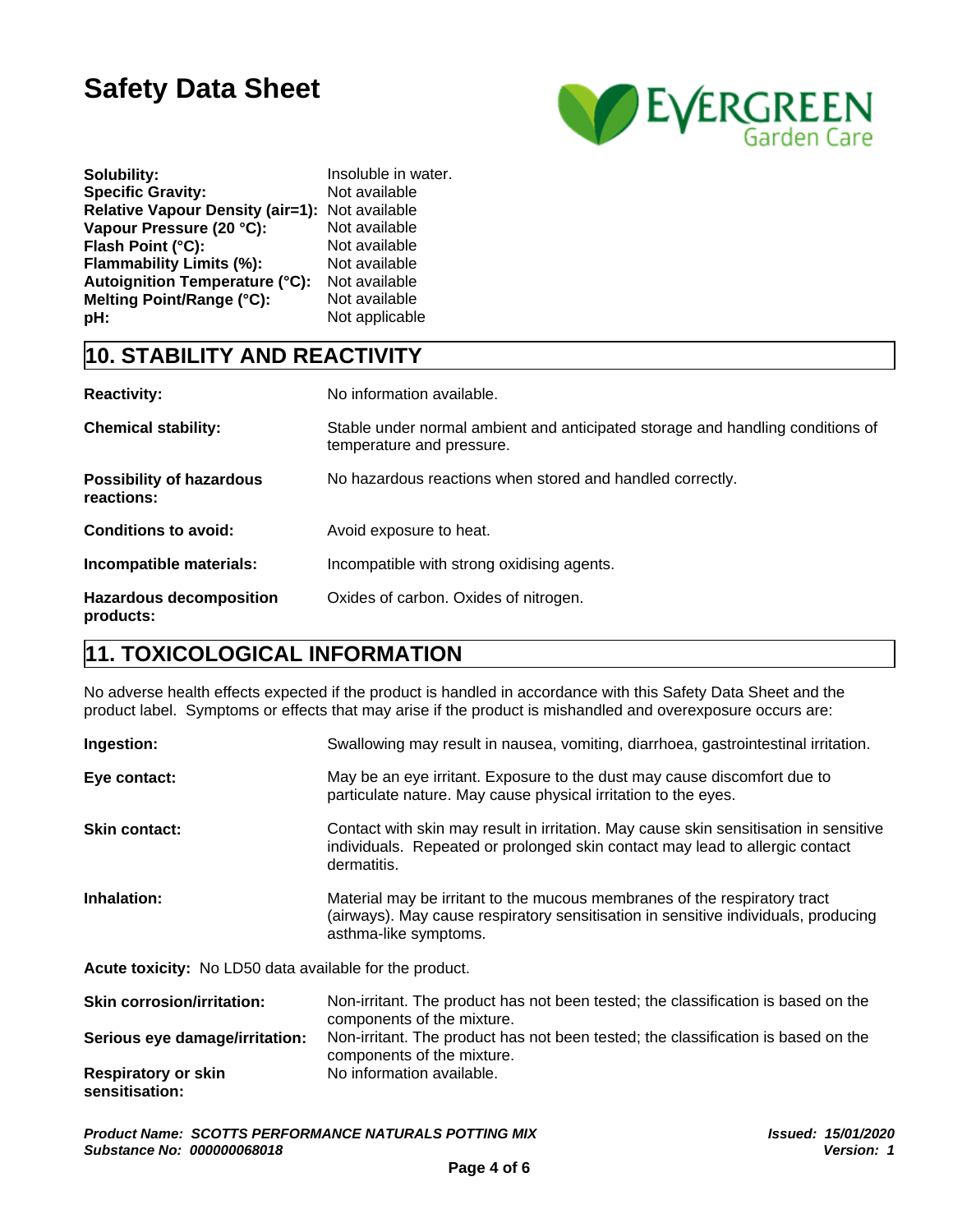

**Chronic effects:**

| <b>Mutagenicity:</b><br><b>Carcinogenicity:</b><br><b>Reproductive toxicity:</b><br><b>Specific Target Organ Toxicity</b><br>(STOT) - single exposure: | No information available.<br>No information available.<br>No information available.<br>No information available. |
|--------------------------------------------------------------------------------------------------------------------------------------------------------|------------------------------------------------------------------------------------------------------------------|
| <b>Specific Target Organ Toxicity</b>                                                                                                                  | No information available.                                                                                        |
| (STOT) - repeated exposure:<br><b>Aspiration hazard:</b>                                                                                               | No information available.                                                                                        |

# **12. ECOLOGICAL INFORMATION**

| <b>Ecotoxicity</b>                | Avoid contaminating waterways. |
|-----------------------------------|--------------------------------|
| Persistence/degradability:        | No information available.      |
| <b>Bioaccumulative potential:</b> | No information available.      |
| Mobility in soil:                 | No information available.      |

# **13. DISPOSAL CONSIDERATIONS**

#### **Disposal methods:**

Refer to Waste Management Authority. Dispose of contents and container in accordance with local, regional, national, international regulations.

## **14. TRANSPORT INFORMATION**

#### **Road and Rail Transport**

Not classified as Dangerous Goods by the criteria of the Australian Dangerous Goods Code (ADG Code) for transport by Road and Rail; NON-DANGEROUS GOODS.

#### **Marine Transport**

Not classified as Dangerous Goods by the criteria of the International Maritime Dangerous Goods Code (IMDG Code) for transport by sea; NON-DANGEROUS GOODS.

#### **Air Transport**

Not classified as Dangerous Goods by the criteria of the International Air Transport Association (IATA) Dangerous Goods Regulations for transport by air; NON-DANGEROUS GOODS.

## **15. REGULATORY INFORMATION**

#### **Classification:**

Based on available information, not classified as hazardous according to Safe Work Australia; NON-HAZARDOUS CHEMICAL.

**Poisons Schedule (SUSMP):** None allocated.

# **16. OTHER INFORMATION**